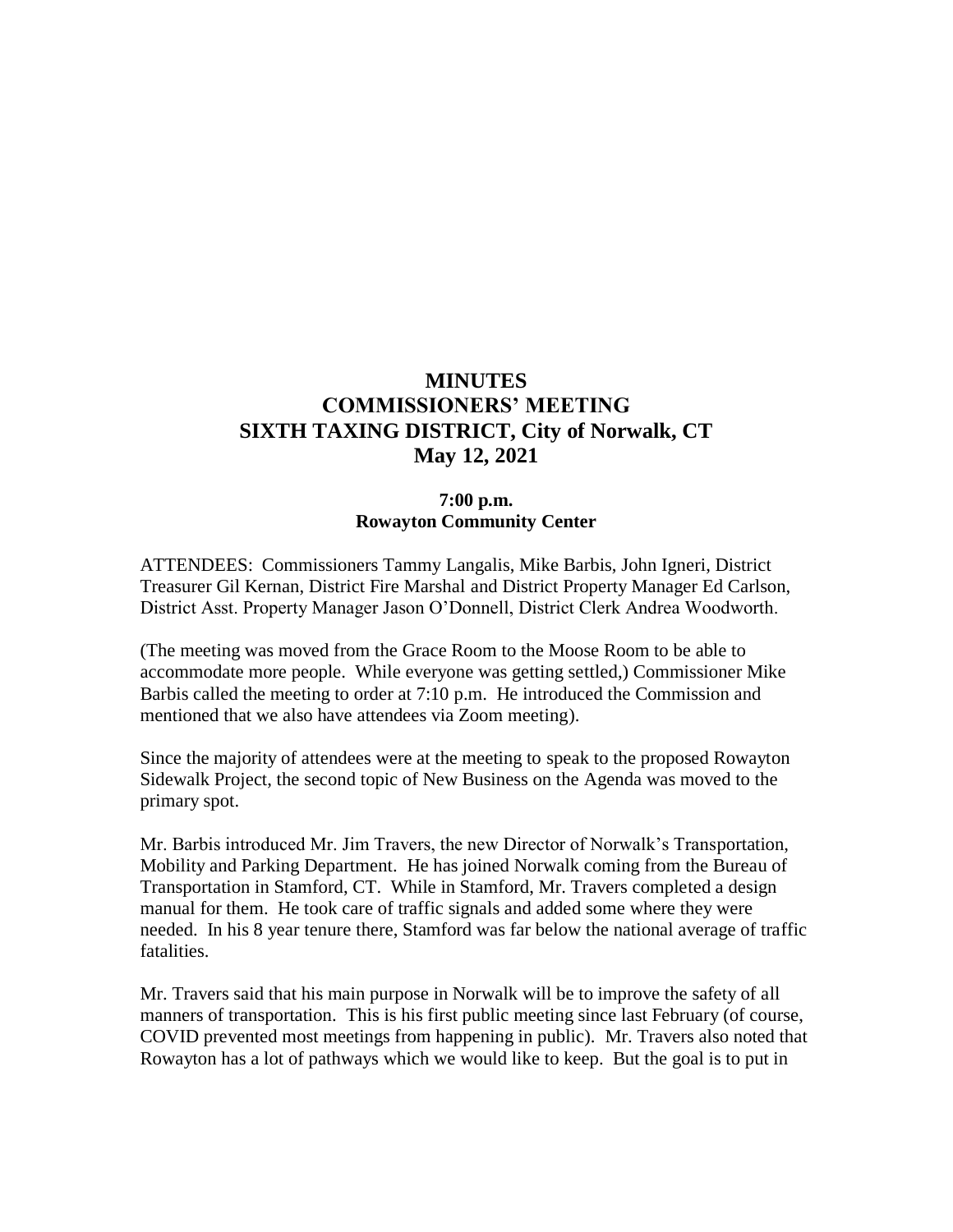### **MINUTES – May 12, 2021 Page Two**

sidewalks with concrete curbs where needed. Along with a conversation with Common Council members, he has walked Rowayton Avenue. This will probably be the primary focus for the first sidewalk project. We need to get people back to normal and in the best manner possible. We are looking at some design plans for the roadway from Pinkney Park to Rowayton Avenue. Instead of asphalt walkways and curbs, he is not in favor of asphalt curbs as they are hard to see at night, for one thing. When he comes back to another meeting, he will have a plan for people to look at.

A Hunt Street resident said that more than 400 residents there and on Witch Lane, which joins Hunt, have signed a petition to create sidewalks that will enhance pedestrian safety.

Common Council representative Tom Livingston said that sidewalks are, and have been, a perpetual issue in Rowayton. Tom thinks that we now have an opportunity to put the wish in front of you, the residents of Rowayton.

A resident of Thomes Street said that Rowayton is a very dense area. Houses are getting bigger and lots are getting smaller. The infrastructure has not kept up. There are no sidewalks that would facilitate pedestrians getting anywhere safely on that street. Joanna Berry , a Thomes Street resident, thanked the Commissioners for their service to the community. She said that it's very dicey walking her child to school at UCNS. She is so happy that we're looking at that issue for safety. She asked to please tell the residents what we can do to help make this work as soon as possible. Mr. Travers said that they are certainly having the conversation about the safety of pedestrians. He said he is known as being a person who has a track record of delivering on his proposals. He noted that there are more pedestrians all the time that are not using public transportation but are choosing to walk places].

Mr. Travers noted that we have to start somewhere. Obviously, all the hoped for projects can't be done at once. The projects have to get budgeted before anything starts to happen. He said that we could adopt a 10 foot standard instead of the standard wider sidewalk.

Commission Chair Tammy Langalis said that residents should call the City of Norwalk's Customer Service line to voice their opinions or report something dangerous. That number is 203-854-3200. Tammy said that we have for years thought of ourselves as a rural state and that we don't need sidewalks. But habits have changed and there are a lot more pedestrians now than there were in years in the past. She also noted that it takes the city's capital budget years to get the money for sidewalks. Mrs. Langalis also said that the Commissioners work closely with our community policing officer, Jeremy Salley. When we see areas that look as if the traffic is creating a problem, we will let Officer Salley know so that his presence in that area can be noted.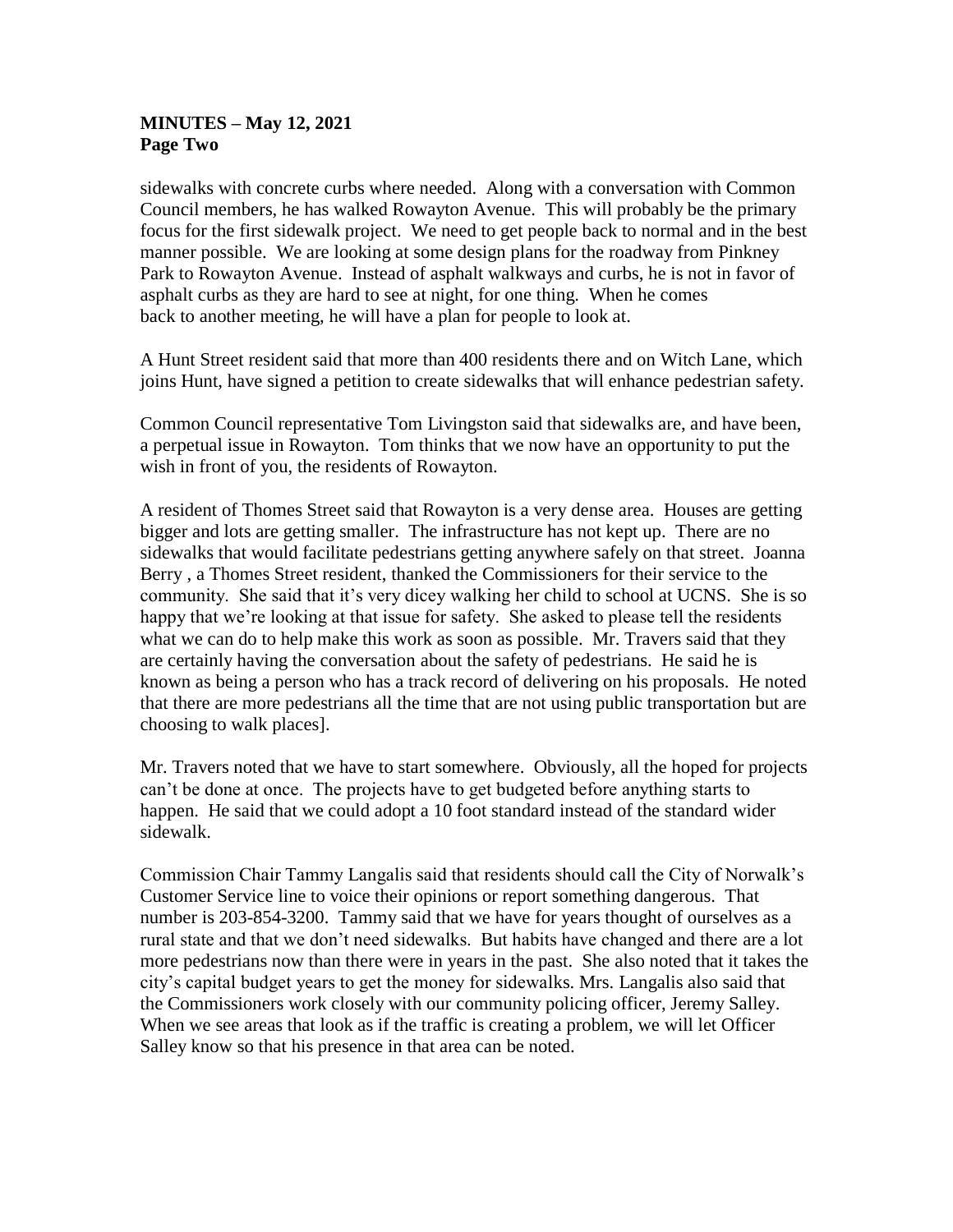# **MINUTES – May 12, 2021 Page Three**

Mr. Travers said that he is confident that he can work with City Hall to find the funds for Rowayton's sidewalks.

Hunt Street resident Robert Stromsted also thanked the Commissioners for keeping this topic before the community and city government. Mr. Stromsted is a retired civil engineer working on transportation issues during his career. He said that he represents 27 residents who think that the primary problem is speed. We need to institute traffic calming tactics. He is hopeful that the speed limit on Witch/Hunt can be lowered. His group would be in favor of speed bumps on Hunt Street.

Part of the process will be to do a traffic study. All of these questions need to go through Planning and Zoning. All of these actions take time. He also mentioned Thomes Street as an impossible place to attempt to walk to another location. Mr. Travers said that he will come back to the 6TD Commissioners' meetings every three months until we get things done. He said he understands the frustration, especially the length of time that these projects take to come to fruition. Common Council representative Tom Livingston made the same pledge to be back every quarter.

Commissioner Mike Barbis said that it took us almost twenty years to get a "No Thru Trucks" ordinance. He predicts this will not take as long.

Another resident mentioned that traffic calming techniques have to be a part of these projects. Mr. Barbis said that the 6TD had looked into purchasing a speed trailer to be moved around to various parts of town. They do cause a calming of the traffic. However, the District didn't have the funds to do that.

For the first project, Rowayton Avenue will be the priority. The proposed sidewalk project will cost about \$500,000. Budget meetings for both the District and the City are in January and February. It would behoove all of us to keep this issue in front of the budget committee.

Mr. Barbis thanked everyone who came out specifically for this issue and said we would continue with the rest of our agenda now. Most of the residents left then.

Another New Business item was the procedure for organizations to hang a banner across Rowayton Avenue at Pinkney Park. Mr. Barbis said that Andy Meyerson has taken over keeping track of who wants to hang a banner and when and will attempt to make fair decisions for everyone on this issue. Andy may be reached at [aameyerson@gmail.com](mailto:aameyerson@gmail.com)  Mr. Meyerson will let the organizations khow how long their banner may be allowed to hang over the street.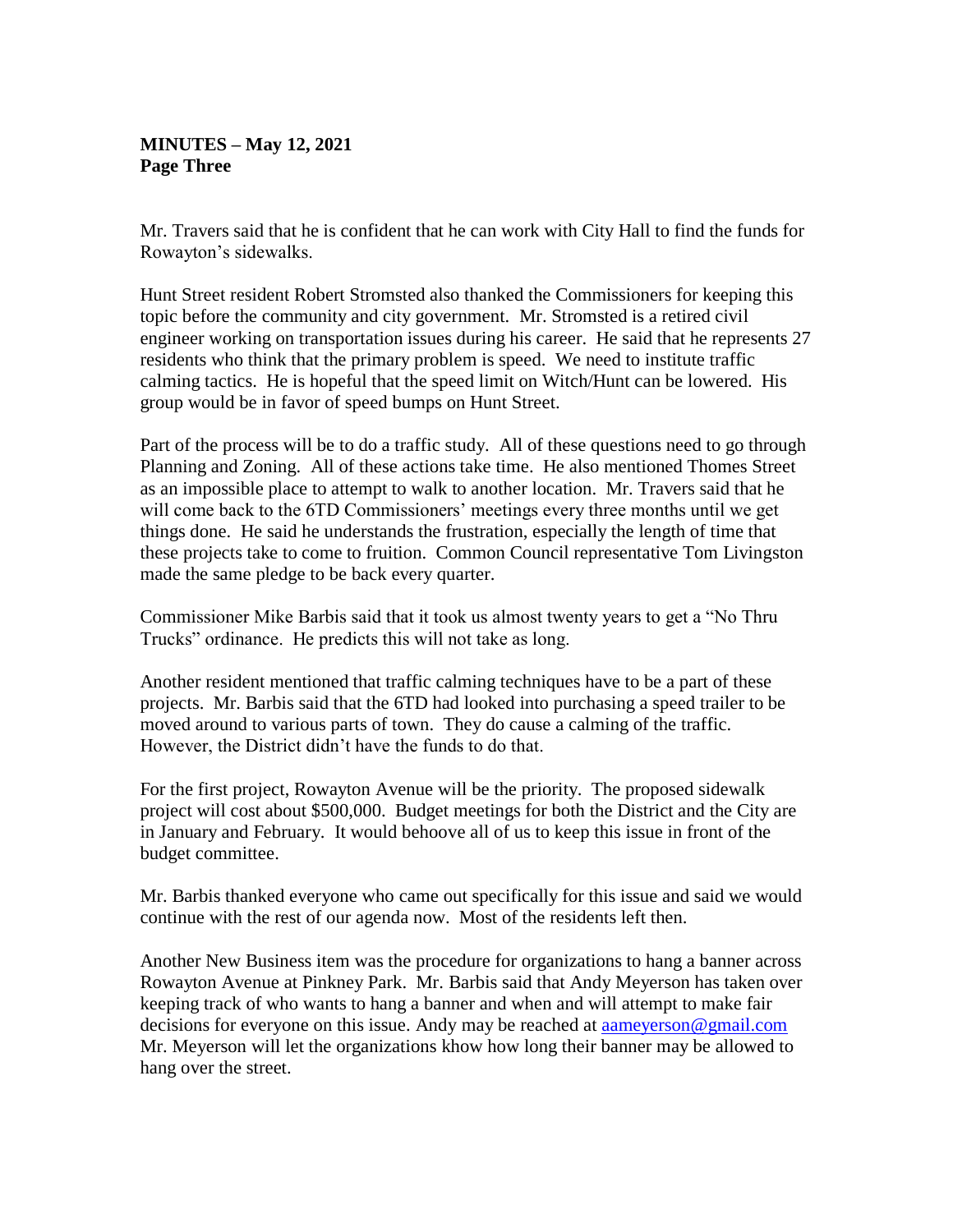## **MINUTES – May 12, 2021 Page Four**

We have new chips to spread at the playground and hope to have the playground open very soon.

There has been quite a bit of discussion about who can use tennis Court 5 at Bayley Beach. Some time ago the RowaytonTennis Association made a very substantial investment in improving Court 5. That court was in the past held for people who were not members of the RTA. Since the RTAhad put so much money into that, RTA members may sign up to use Court 5. Residents and renters who are not members of the RTA may go to the Tennis Shack and sign up to use that court if it has not already been scheduled. They hope that there will soon be a way non-members may sign up online to use the court.

Under Old Business, Commission Chair Tammy Langalis said that the state does not want to grant us permission to take over the Station House at the Rowayton RR Station.. We had identified a party interested in opening a café there, but that will not be possible now. We do have three temporary Pickle Ball Courts installed there in the almost empty parking lot and they are being used quite frequently.

Dogs are not allowed on Bayley Beach from May through October. Dogs may exercised on the beach from November through April. Service dogs are allowed at any time.

We have decided to have four opportunities for walk-in session s to obtain Bayley Beach Permits in person. We have already had two events. They were on Saturday morning, May 8, from 9 a.m.  $-12$  noon and on Monday evening May 10 from  $6 - 9$  p.m. They were both very well attended. The next two additional opportunities will be on May 22 from 9 a.m. to 12 noon and on May 24, from 6-8 p.m.

# REPORTS

**Commissioner Mike Barbis** in his report said that there will be a small version of the Memorial Day Parade on Sunday, May 30, beginning at noon from the Rowayton Community Center. There will be a memorial service held at the cannon at the end of the parade.

Mr. Barbis also said that Fireworks on July 4 are unlikely to be scheduled. However, the Sixth Taxing Districts' 100<sup>th</sup> birthday will be celebrated at Bayley Beach on September 18. We MAY have fireworks at that time.

The other two Commissioners had nothing additional to report.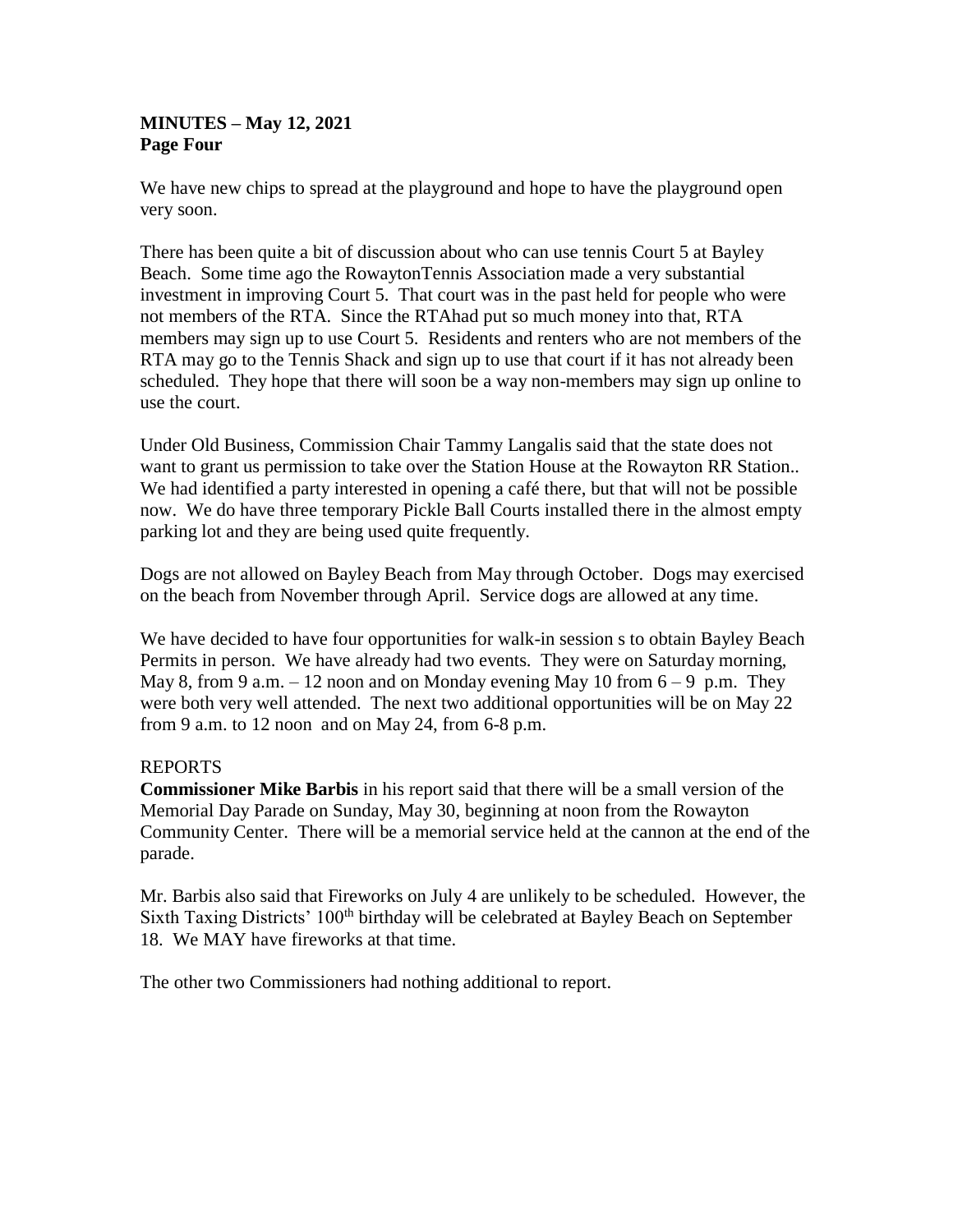**MINUTES – May 12, 2021 Page Five**

### **Report of the District Treasurer May 12, 2021 Gil Kernan**

Mr. Kernan, the District Treasurer, said that he had given the Commissioners the list of checks sent out and income brought in for their information and consideration**.** Mr. Kernan also said that we are in good shape at this point in the Fiscal Year.

| <b>Report of the District Fire Marshal</b> | April 2021     | <b>Ed Carlson</b> |
|--------------------------------------------|----------------|-------------------|
| Type of Activity                           | #              | # Man Hours       |
| <b>Blasting Permits</b>                    | ***            | ***               |
| <b>Blasting Site Inspections</b>           | ***            | ***               |
| <b>Building Inspections</b>                | 2              | 3                 |
| Clerical (office) work                     |                | 18                |
| <b>Fire Marshal Conferences</b>            | 2              | 9                 |
| <b>Career Development Training</b>         |                | 3                 |
| Investigations(s)                          |                |                   |
| Meetings:                                  |                |                   |
| District Monthly                           |                |                   |
| <b>FNHCFMA</b>                             |                | 2                 |
| <b>CTIAAI</b>                              |                |                   |
|                                            | Total Man Hrs. | 38                |

Remarks: Per Norwalk FM: hydrants on private property are not maintained by SNEW. Awaiting confirmation from Norwalk FM.

#### **District Property Manager Report May 2021 Ed Carlson**

#### **Community Center:**

- 1. The Good Wives Quilters have returned to the Moose Room for their meetings.
- 2. New propane price with Gault 2.099 till 4/22.
- 3. Fire escape needs inspection by third party. I will research companies that perform it.

#### **Bayley Beach:**

- 1. Six new tables have been assembled and placed in the picnic area.
- 2. Bathrooms are open daily. Cleaning person hired to clean twice a week until summer staff starts.
- 3. Playground inspection by H. Segur Insurance.
- 4. 63 yds. of chips were delivered to be spread in the playground area.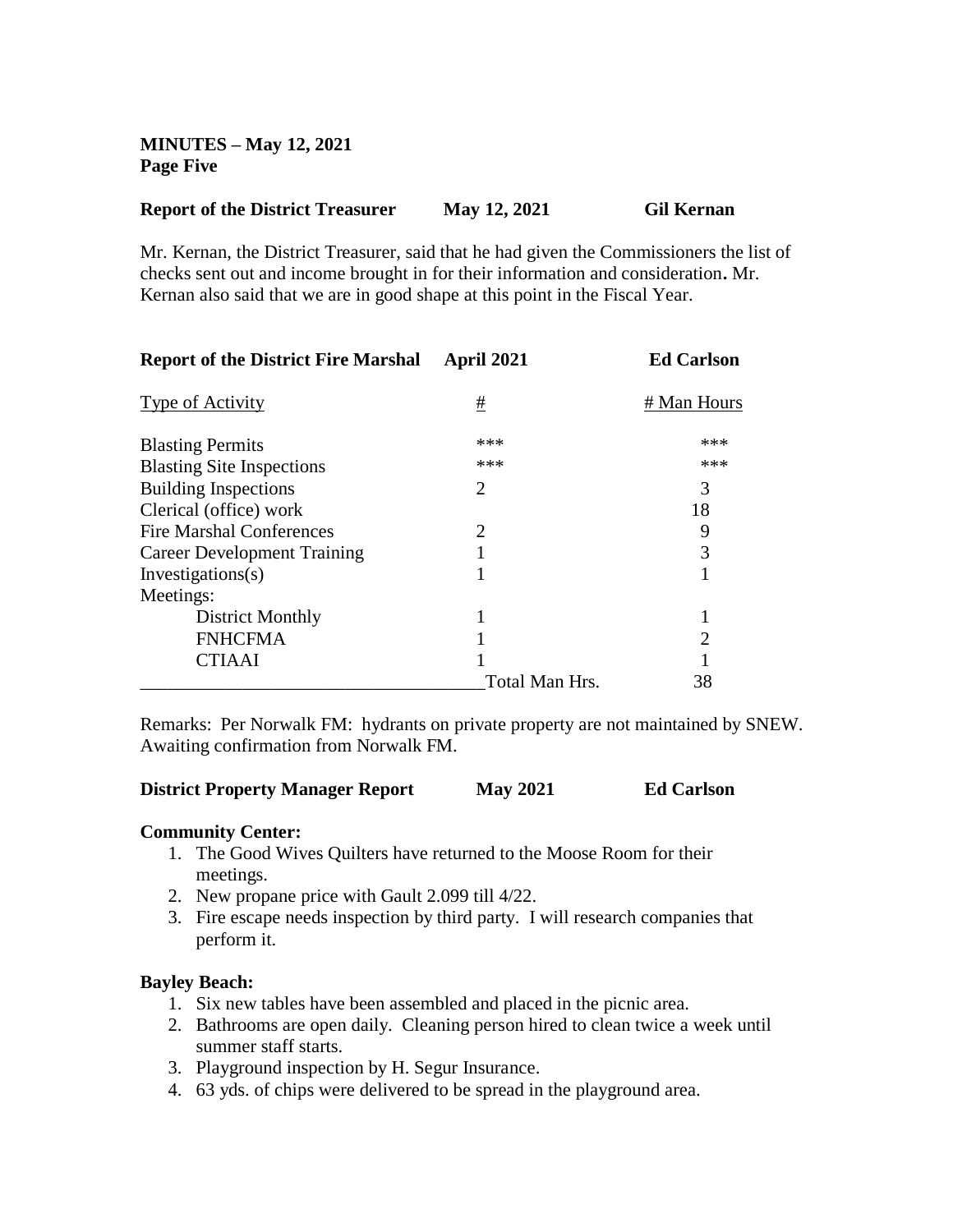# **MINUTES – MAY 12, 2021 Page Six**

### **Pinkney Park:**

- 1. Six tables assembled and placed in Park. Welcomed by many.
- 2. RCA cleaned left bay of barn. Many items were tossed and they did a good job.

# **Report of the District Clerk May 12, 2021 Andrea Woodworth**

- 1. The Walk-In Beach applications have been a big success. Last Saturday we processed 184 applications and 72 on Monday night. This is compared to a couple of years ago of  $40 - 50$  or so, at best. We're scheduled for another one on May 24 from  $6 - 9$  p.m. I would maybe suggest we make it for  $6 - 8$  or  $6 - 8:30$ . The last hour was really dead. (The May 24 opportunity will be from  $6 - 8$  p.m.)
- 2. I emailed the person trying to find a location for a photo shoot and was interested in Bayley Beach. I let him know the condition for such an event and he never got back to me. He did say he was going to come out to take a look. Maybe it wasn't the venue he had in mind.
- 3. I like to get the permits into the mail the day after they're received. I'm about a day behind but should be able to catch up soon.
- 4. I've had some voice mails where either the message or the phone # or the message was inaudible. People don't often speak distinctly and not directly into the phone. One family recently was very frustrated that they couldn't arrange a date at the Pavilion. I had had a message from the mother who had mentioned a June 6 date so I put that on the calendar in case they called back. I couldn't understand the phone number she left. When I spoke with the husband he said they only wanted June 5 even though his wife had said June 6. He suggested, and I agree, that my email address along with the phone # should be listed on the web site so there would be two ways to reach me, and now Bill Nollman, especially since the cell phone service at the beach is not great.
- 5. A resident on Acorn Lane reported that the AFK truck crushed the curb in front of her house. I think Al Kery was notified.
- 6. I have 6 beach permit applications waiting until I receive required and missing documentation.
- 7. There are many events scheduled at the District properties.
- 8. A Rowayton resident on staff at the OxRidge school wishes to have a year end party at the Pavilion mid week in June. **APPROVED**

On a motion by Commissioner John Igneri and seconded by Commissioner Mike Barbis, the Minutes of the April 21, 2021 Commissioners of the Sixth Taxing District meeting were approved as amended by Mike Barbis.

Commissioner John Igneri made a motion which was seconded by Commissioner Mike Barbis to adjourn the May 12, 2021 meeting of the Sixth Taxing District Commissioners.